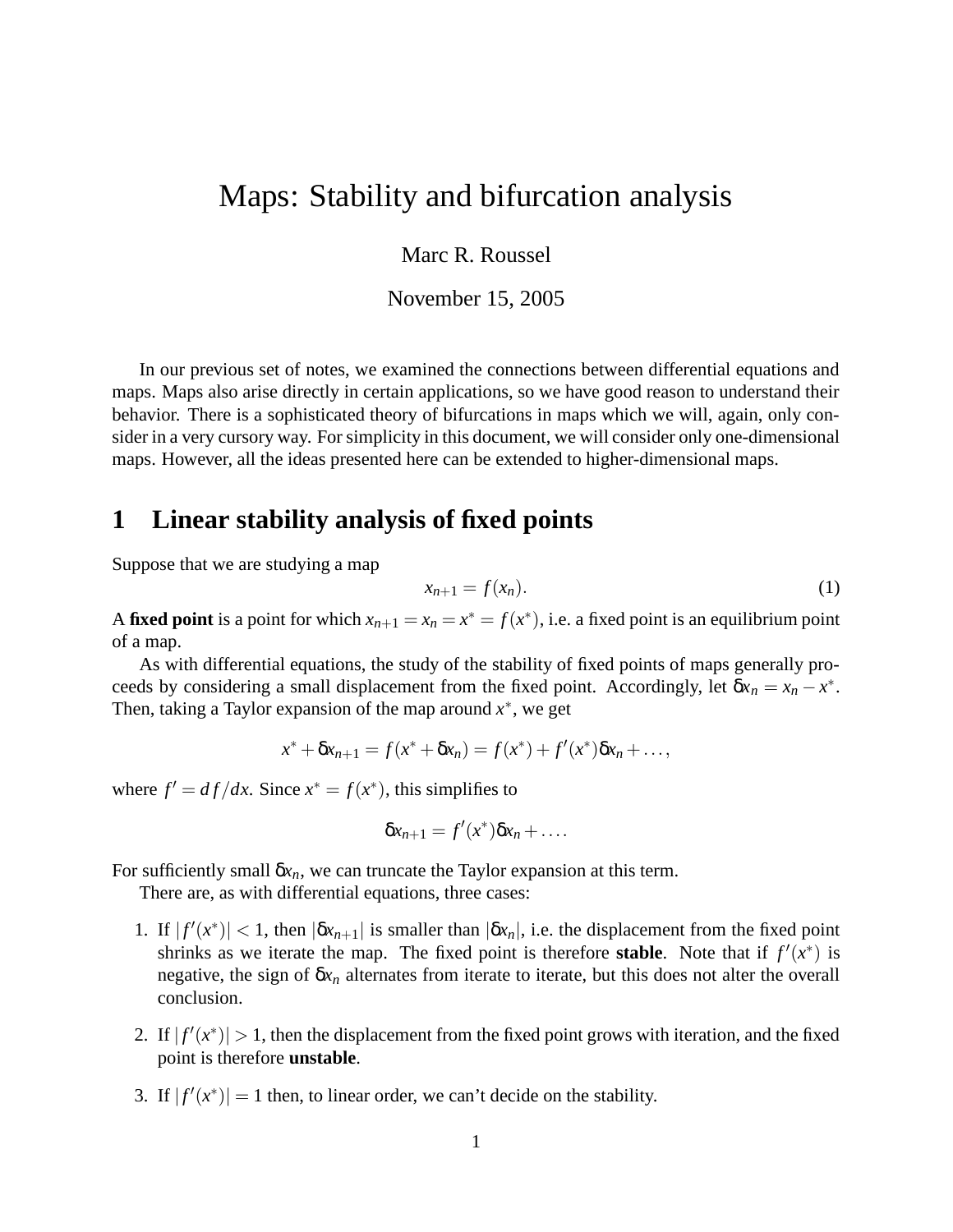**Example 1.1** Consider the map

$$
x_{n+1} = f(x_n) = ax_n^2.
$$

This map clearly has two fixed points, at  $x^{\dagger} = 0$  and at  $x^* = 1/a$ . The stability analysis of these two fixed points is straightforward:

$$
f'(x) = 2ax.
$$
  

$$
\therefore f'(x^{\dagger}) = 0.
$$
  
Also, 
$$
f'(x^*) = 2.
$$

According to our criteria for stability, the first of these fixed points is always *locally* stable, while the other is always unstable.

If we pick a sufficiently large  $x_0$ , then the iterates clearly diverge. It is only for points which are reasonably close to 0 that  $x^{\dagger}$  is an attractor. For this simple map with real initial data, the iterates will converge to 0 if

$$
|x_1| = |a|x_0^2 < |x_0|.
$$

Rearranging the inequality, we get

$$
|x_0| < \frac{1}{|a|}.
$$

This inequality defines the **basin of attraction** of the fixed point  $x^{\dagger}$ .

**Example 1.2** Consider the logistic map

$$
x_{n+1} = f(x_n) = \lambda x_n (1 - x_n)
$$

with initial data  $0 \le x_0 \le 1$ . In the applications where this map arises,  $\lambda$  is generally a positive parameter.

The fixed points are solutions of

$$
x^* = \lambda x^*(1 - x^*).
$$

These solutions are

$$
x^{\dagger} = 0,
$$
  
or 
$$
x^* = 1 - \frac{1}{\lambda}.
$$

In order to determine the stability of these points, we need

$$
f'(x) = \lambda (1 - 2x).
$$

For the first fixed point, we have

$$
|f'(x^{\dagger})|=\lambda.
$$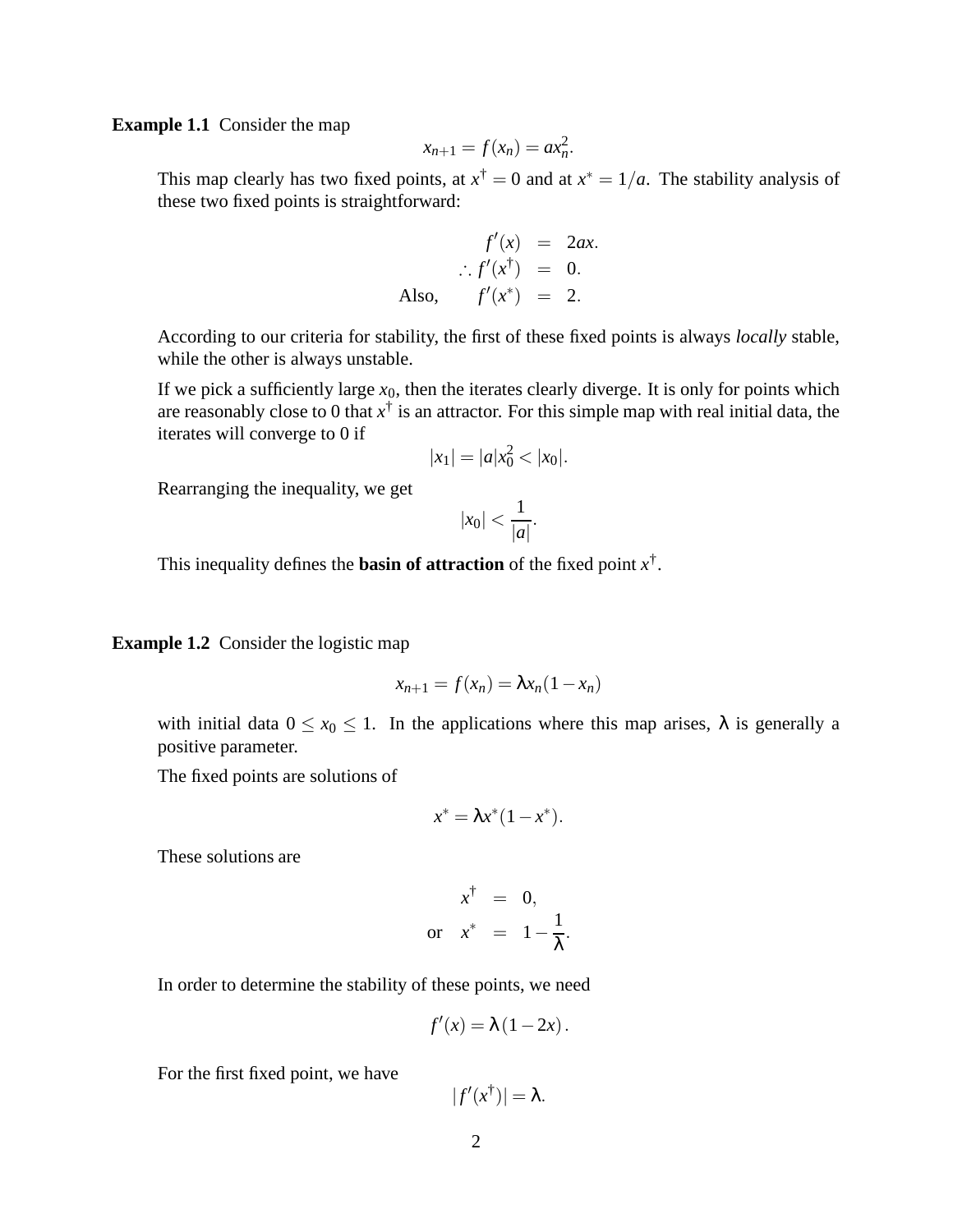

Figure 1: Regions of stability of the two fixed points of the logistic map as a function of  $\lambda$ .

Since a fixed point is stable if  $f'(x^{\dagger}) < 1$ , this fixed point is stable if  $\lambda < 1$ . For the second fixed point,

$$
|f'(x^*)| = \left|\lambda \left[1 - 2\left(1 - \frac{1}{\lambda}\right)\right]\right| = |2 - \lambda|.
$$

If we now apply the stability criterion  $|f'(x^*)| < 1$ , we get a pair of conditions for stability:

1.  $f'(x^*) < 1 \Rightarrow 2 - \lambda < 1 \Rightarrow \lambda > 1$ . 2.  $-f'(x^*) < 1 \Rightarrow \lambda - 2 < 1 \Rightarrow \lambda < 3$ .

We conclude that this fixed point is stable in the range  $1 < \lambda < 3$ .

Note that at  $\lambda = 1$ ,  $x^* = x^{\dagger} = 0$  and that the two equilibrium points exchange stability at this value of  $\lambda$ . A collision of equilibrium points as we vary a parameter with exchange of stability is called a **transcritical bifurcation**. The transcritical bifurcation is one of the most common types of bifurcations in dynamical systems.

Given the information we have collected, we can draw a portion of the bifurcation diagram of the logistic map, shown in Fig. 1.

### **2 Stability of periodic orbits**

Maps also give rise to periodic orbits. A periodic orbit of the map 1 is characterized as follows: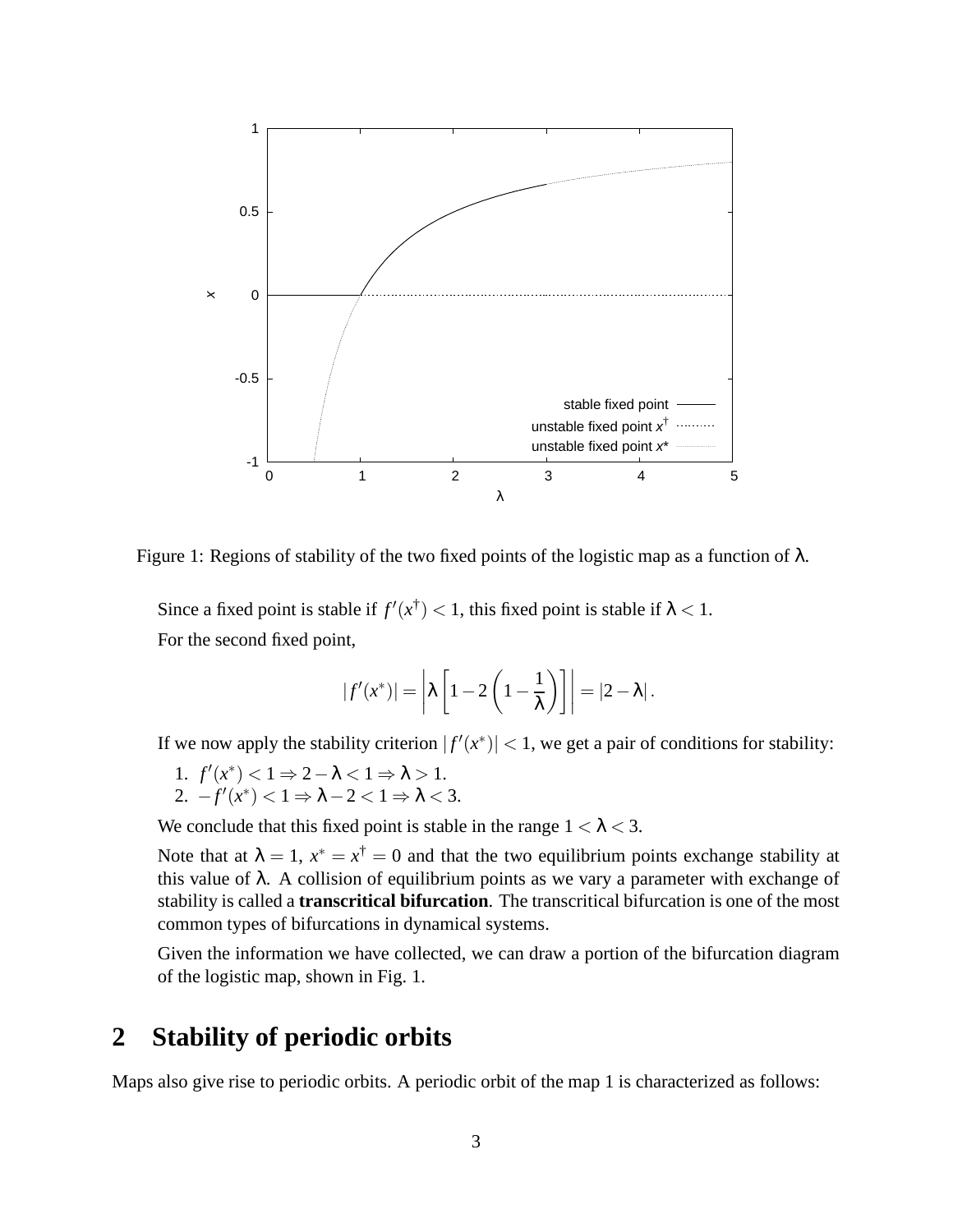#### **Definition 1** *A period-k point*  $x^*$  *is a point for which*  $x_{n+k} = x_n$ .

Since  $x_{n+1} = f(x_n)$  and  $f_{n+2} = f(x_{n+1}) = f(f(x_n))$ , and so on,  $x_{n+k} = f^{(k)}(x_n)$ , where  $f^{(k)}$  is the *k*-fold composition of the map, i.e. the result of applying the map to itself *k* times. The *k*fold composition is also called the *k***'th power** of the map. It follows that a period-*k* point obeys  $x^* = f^{(k)}(x^*).$ 

If you think about it for a minute, you will realize that any fixed point of the map is also a period-*k* orbit since it repeats (trivially) every *k* steps. Similarly, a period-2 orbit is also an orbit of period 2 *n* , a period-3 orbit is also a period-3*<sup>n</sup>* orbit, and so on. When we find period-*k* orbits, we will therefore typically also find a number of lower-period orbits. Once we have discarded these lower-period orbits, we should be left with *k* points, all of which belong to the same orbit. On rare occasion, we may find several (true) period-*k* orbits, in which case we would get *nk* period-*k* points, belonging to *n* different orbits.

Note that the composition  $x_{n+k} = f^{(k)}(x_n)$  is itself a map. Period-*k* points are therefore fixed points of this map, and we can apply the same techniques to study the stability of periodic orbits as we did to study the stability of fixed points. Also note that it is sufficient to study the stability of *one* of the period-*k* points belonging to a given orbit since the entire orbit will necessarily share the same stability properties.

**Example 2.1** Let us pursue our analysis of the logistic map. Period-2 points are found by computing fixed points of

$$
f^{(2)}(x) = f(f(x))
$$
  
=  $\lambda^2 x (1-x) [1 - \lambda x (1-x)].$ 

The fixed points satisfy

$$
x = \lambda^2 x (1-x) [1 - \lambda x (1-x)],
$$
  
or 
$$
x \{\lambda^2 (1-x) [1 - \lambda x (1-x)] - 1\} = 0.
$$

 $x = 0$  is clearly a fixed point of this equation. This is the expected appearance of the fixed points of the map itself among the period-2 orbits. The other fixed point (which we called *x* ∗ in example 1.2) should also be a period-2 point. If we use Maple to factor the term in braces, we get

> factor(lambdaˆ2\*(1-x)\*(1-lambda\*x\*(1-x))-1);

$$
-(\lambda x+1-\lambda)\left(\lambda^2 x^2-\lambda^2 x-\lambda x+\lambda+1\right)
$$

The first factor gives us the period-1 fixed point we already knew about. The real period-2 orbit is therefore found by solving

$$
\lambda^2 x^2 - \lambda x (\lambda + 1) + \lambda + 1.
$$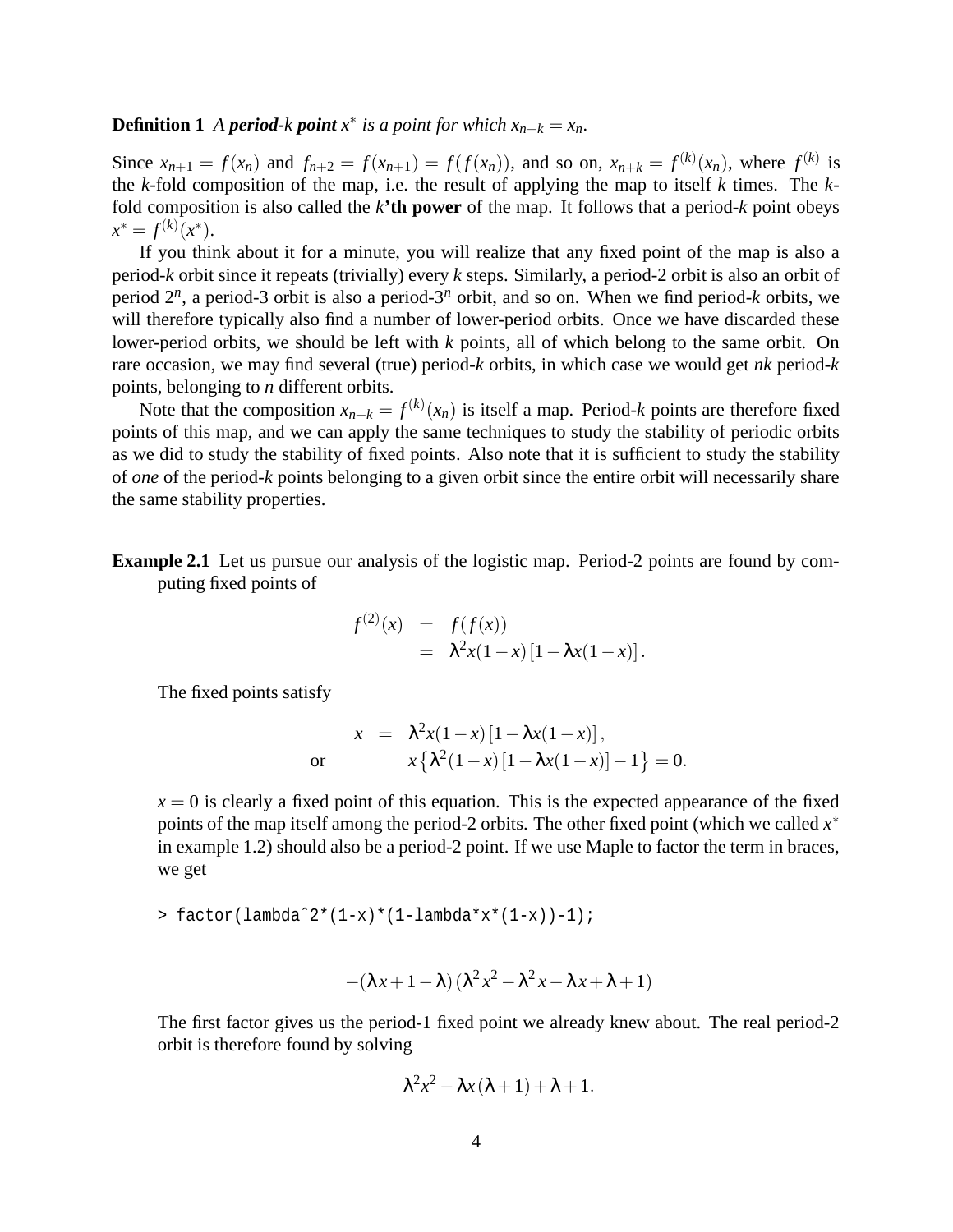Our two period-2 points are therefore

$$
x^{\ddagger} = \frac{1}{2\lambda} \left\{ \lambda + 1 \pm \sqrt{(\lambda + 1)^2 - 4(\lambda + 1)} \right\}
$$
  
= 
$$
\frac{1}{2\lambda} \left\{ \lambda + 1 \pm \sqrt{\lambda^2 - 2\lambda - 3} \right\}
$$
  
= 
$$
\frac{1}{2\lambda} \left\{ \lambda + 1 \pm \sqrt{(\lambda - 3)(\lambda + 1)} \right\}.
$$

Following the discussion above, these points points are part of the same orbit. We therefore only need to study the stability of one of these points to determine the stability of the orbit. Let us now carry out the stability analysis. Again, Maple is a big help here:

 $> f2 :=$  lambda^2\*x\*(1-x)\*(1-lambda\*x\*(1-x));

$$
f2 := \lambda^2 x (1-x) (1-\lambda x (1-x))
$$

 $>$  diff(f2,x);

$$
\lambda^{2} (1-x) (1 - \lambda x (1-x)) - \lambda^{2} x (1 - \lambda x (1-x)) + \lambda^{2} x (1-x) (-\lambda (1-x) + \lambda x)
$$

 $> df2dx := factor(*)$ ;

$$
df2dx := -\lambda^2 (-1 + 2x) (2\lambda x^2 - 2\lambda x + 1)
$$

> xddag := (lambda+1+sqrt((lambda-3)\*(lambda+1)))/(2\*lambda);

$$
xddag := \frac{\lambda + 1 + \sqrt{(\lambda - 3)(\lambda + 1)}}{2\lambda}
$$

> subs(x=xddag,df2dx);

$$
-\lambda^2 \left(-1+\frac{\lambda+1+\sqrt{(\lambda-3)(\lambda+1)}}{\lambda}\right) \left(\frac{(\lambda+1+\sqrt{(\lambda-3)(\lambda+1)})^2}{2\lambda} - \lambda - \sqrt{(\lambda-3)(\lambda+1)}\right)
$$
  
> simplify(\*)

 $4 - \lambda^2 + 2\lambda$ 

The period-2 point is stable if this last value, which is  $f^{(2)}(x^{\ddagger})$ , is less than 1 in absolute value. There are two cases: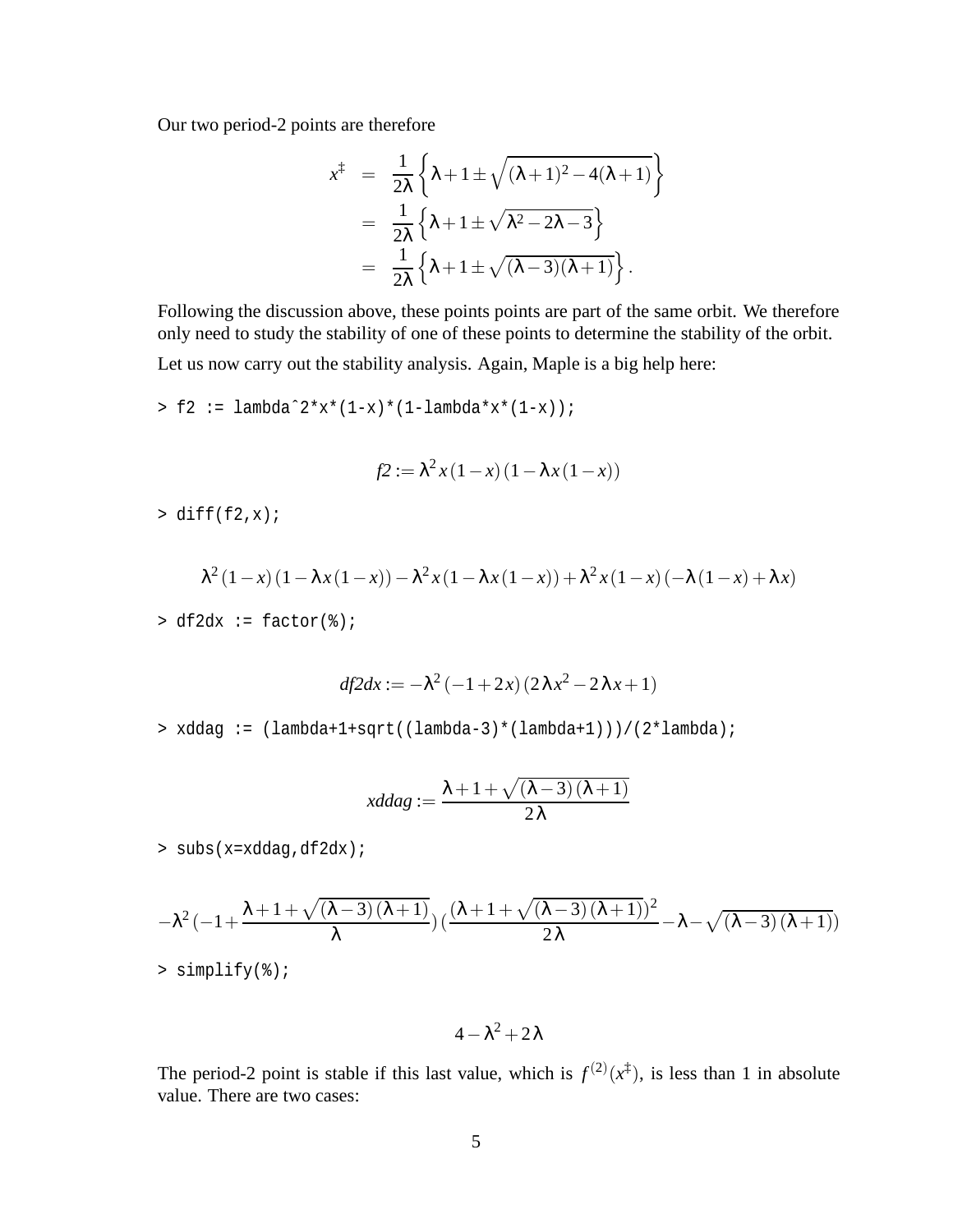

Figure 2: Regions of stability of the period-1 and -2 orbits of the logistic map as a function of  $\lambda$ .

1.

$$
4 - \lambda^2 + 2\lambda < 1.
$$
\n
$$
\therefore \lambda^2 - 2\lambda - 3 > 0.
$$
\n
$$
\therefore (\lambda - 3)(\lambda + 1) > 0.
$$
\n
$$
\therefore \lambda > 3.
$$

This last inequality holds because we are restricting our attention to positive values of λ.

2.

$$
-(4 - \lambda^2 + 2\lambda) < 1.
$$
  

$$
\therefore \lambda^2 - 2\lambda - 5 < 0.
$$
  

$$
\therefore \lambda < 1 + \sqrt{6}.
$$

To get this last result, find the zeros of the polynomial, then note that  $\lambda$  can't be too big to satisfy the middle inequality.

Putting these two results together, we find that the period-2 orbit is stable for  $3 < \lambda < 1 + \sqrt{6}$ . We can add another piece to our bifurcation diagram, shown in Fig. 2.

Finding periodic orbits and determining their stability gets harder and harder for higher periods, even with the help of Maple. Fortunately, xpp can do some of this work for us. We start with the following, very simply input file: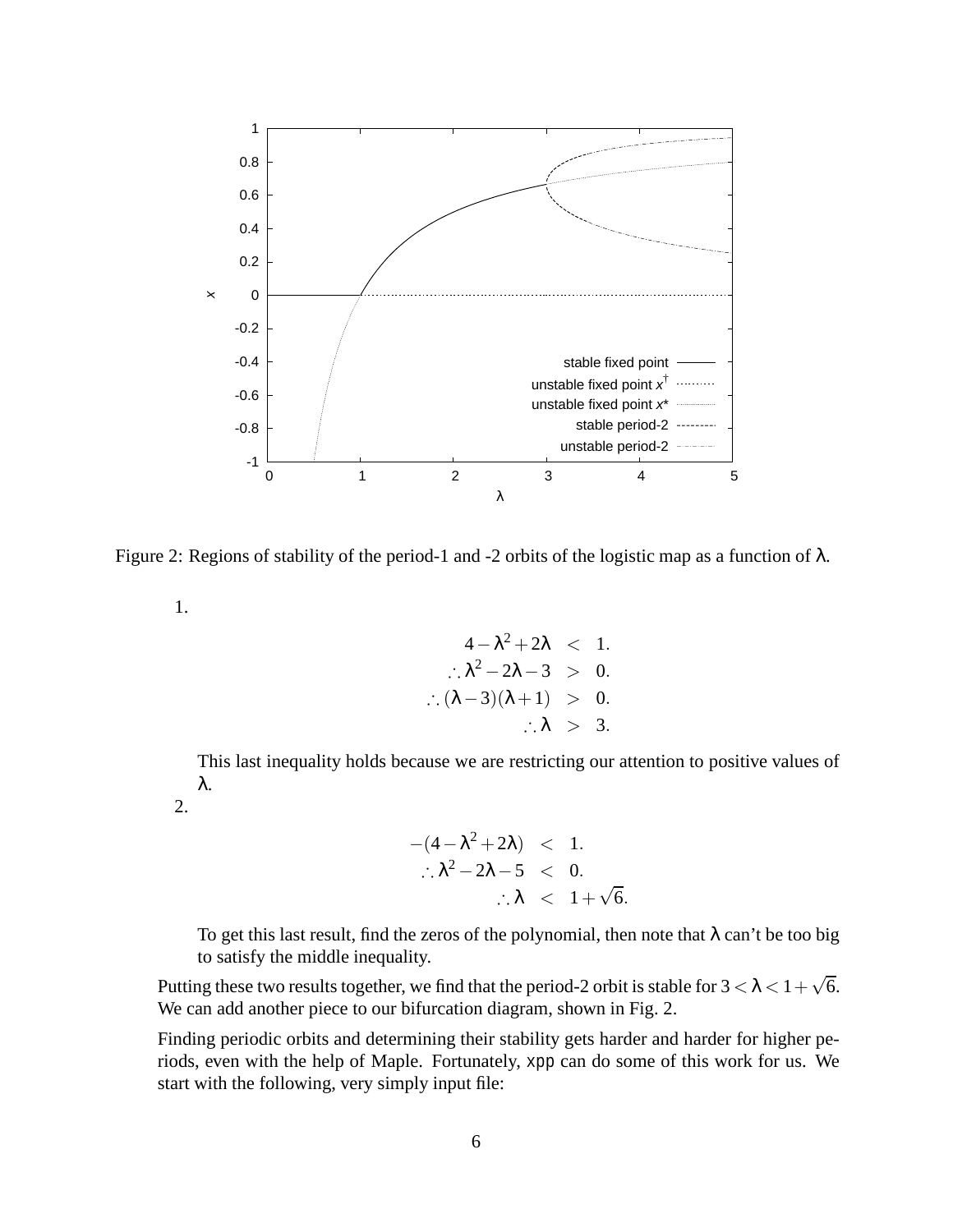```
# Standard version of the logistic map
x(t+1) = lambda * x*(1-x)x(0)=0param lambda=0
done
```
Note that we have set the initial condition and  $\lambda$  at values which correspond to a stable steady state. Suppose that we wanted to locate all the orbits with periods 1, 2, 4 and 8. Click on nUmerics→nOutput and set this parameter to 8. What this does is that it only passes every eighth iterate to AUTO, so that AUTO is effectively studying the map  $f^{(8)}$ . Since we have already set the initial conditions to a steady state, we can then go straight to AUTO. Set up the Axes to display  $\lambda$  from 0 to 5 and *x* from 0 to 1.1. Set the Numerics as follows:

| X AutoNum     |               | $ \times$ |
|---------------|---------------|-----------|
| Ntst:15       | Dsmax:0.05    |           |
| Nmax: 1000    | Par Min:0     |           |
| NPr:50        | Par Max:5     |           |
| Ds:0.002      | Norm Min:0    |           |
| Dsmin: 0.0001 | Norm Max:1000 |           |
| Ncol:4        | EPSU:1e-07    |           |
| $EPSL:1e-07$  | EPSS:1e-05    |           |
|               |               |           |
|               |               |           |
|               | Cancel<br>ΟkΙ |           |

When you then click on Run, you will get the bifurcation diagram displayed in Fig. 3. The bifurcation points can either be read off from the terminal output, or you can use the Grab function to go find these points. In the terminal output, these points are denoted either as BP's (branch points) or as HB's (Hopf bifurcations). Note also that some of the branches are missing, but that this is still a pretty good way to get a quick survey of the bifurcation diagram.

Before we leave this topic, note that not every periodic orbit has a period of  $2^n$ . For instance, the logistic map has a stable period-3 orbit in a narrow range of values of  $\lambda$ .

## **3 Liapunov exponents**

Chaos, as we have seen, is mainly characterized by sensitive dependence on initial conditions. Technically, this means that if I take two initial points which are very close to each other, say  $x_0$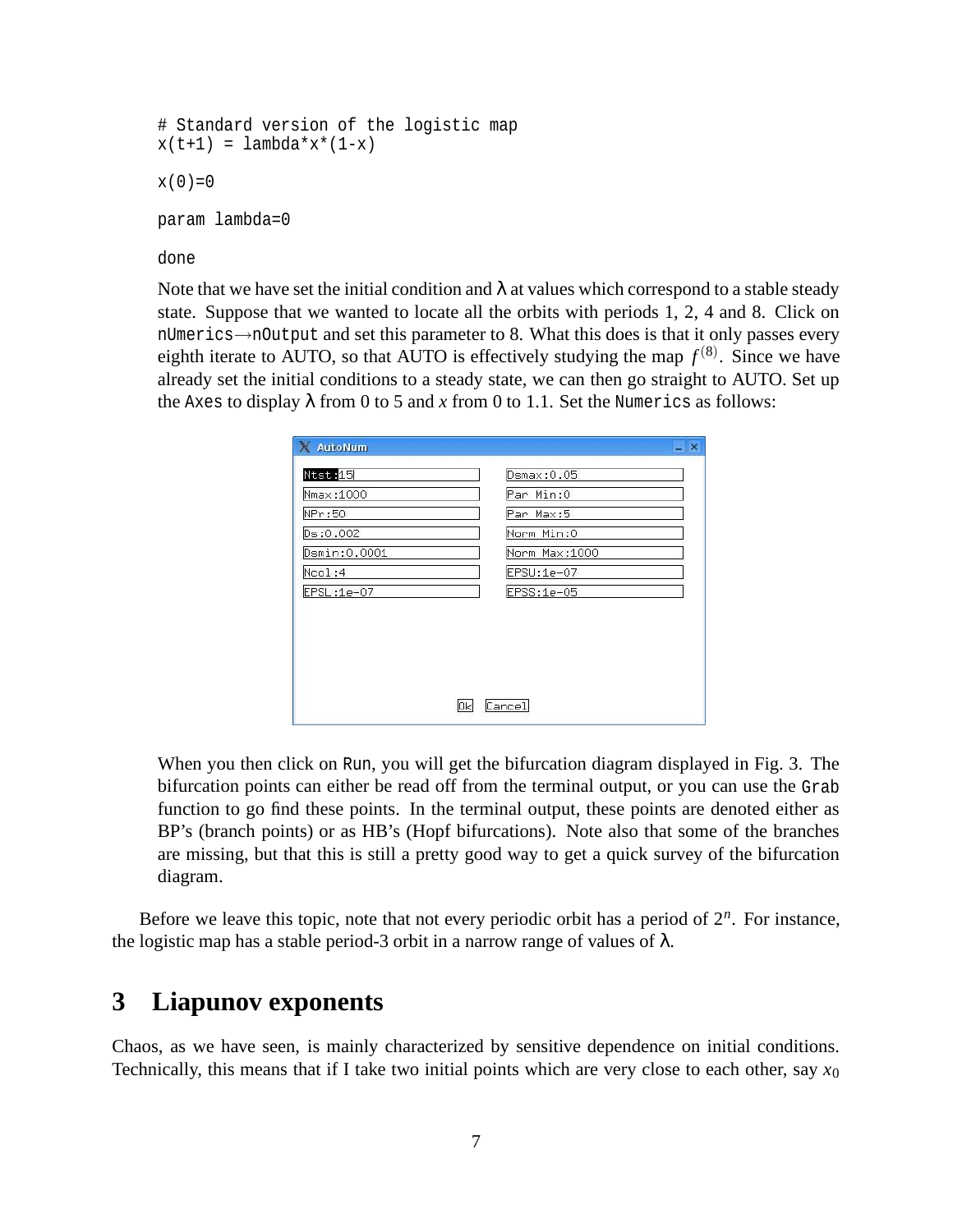

Figure 3: Bifurcation diagram of the logistic map computed using AUTO.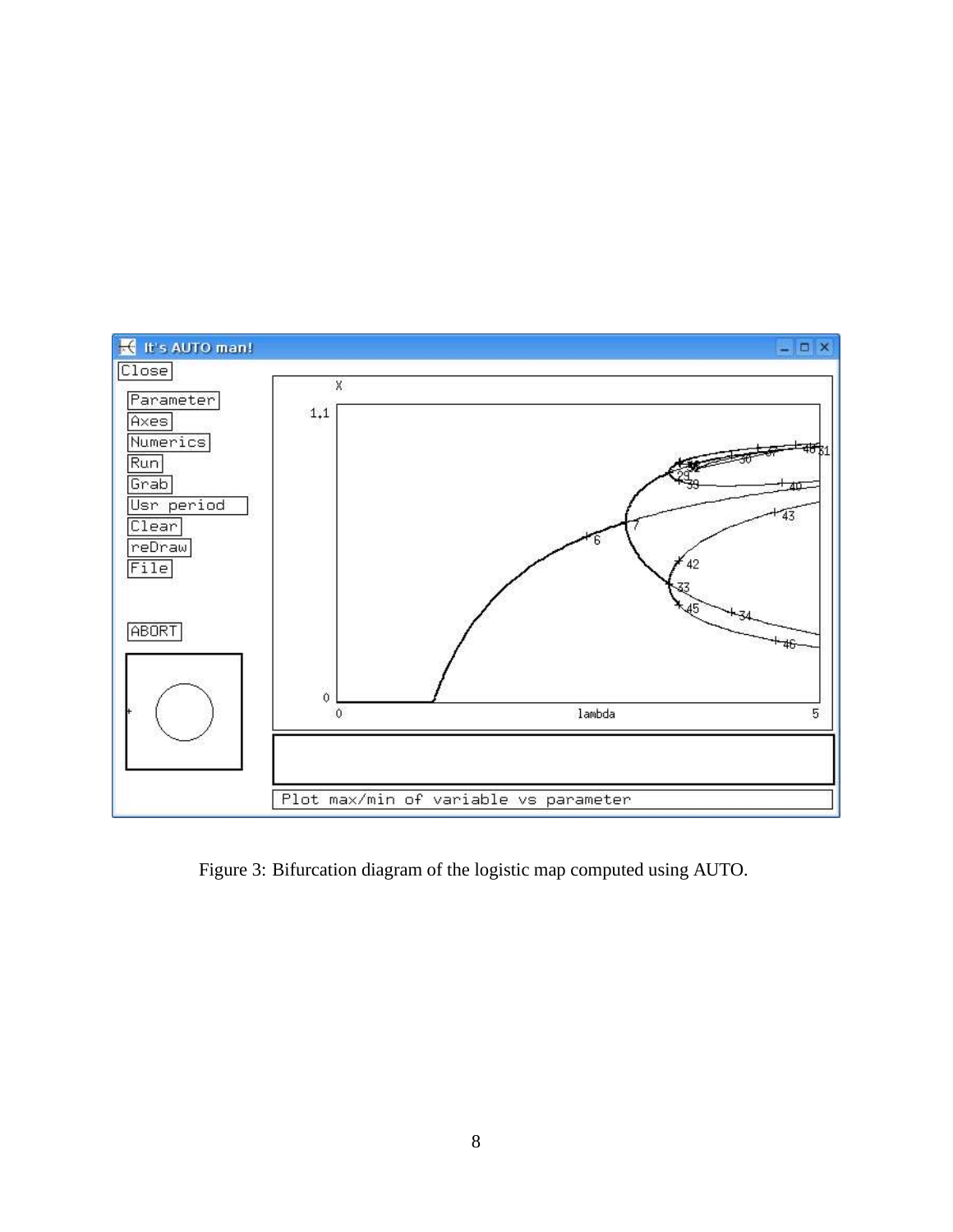and  $y_0 = x_0 + \delta_0$  with  $\delta_0$  very small, and iterate them under the map, then the difference between the two time series  $\delta_n = y_n - x_n$  should grow exponentially. In mathematical terms,

$$
|\delta_n| \sim |\delta_0| e^{\mu n}.\tag{2}
$$

The constant  $\mu$  is called the **Liapunov exponent**. The similarity symbol here means that this behavior is obtained for large *n*. Chaotic systems have at least one positive Liapunov exponent,<sup>1</sup> while nonchaotic systems have zero or negative Liapunov exponents.

Equation 2 can be applied to any dynamical system. For maps, this definition leads to a very simple way of measuring Liapunov exponents. Rearrange equation 2 to

$$
\mu = \frac{1}{n} \ln \left| \frac{\delta_n}{\delta_0} \right|.
$$

By definition,

$$
\delta_n = f^{(n)}(x_0 + \delta_0) - f^{(n)}(x_0).
$$

Thus,

$$
\mu = \frac{1}{n} \ln \left| \frac{f^{(n)}(x_0 + \delta_0) - f^{(n)}(x_0)}{\delta_0} \right|.
$$

For small values of  $\delta_0$ , the quantity inside the absolute value sign is just the derivative of  $f^{(n)}$  with respect to *x* evaluated at  $x = x_0$ :  $\overline{1}$ 

$$
\mu = \frac{1}{n} \ln \left| \frac{df^{(n)}}{dx} \right|_{x=x_0}.
$$

Since

$$
f^{(n)}(x) = f(f(f(\ldots f(x)))\ldots),
$$

by the chain rule,

$$
\frac{df^{(n)}}{dx}\Big|_{x=x_0} = \frac{df}{dx}\Big|_{x=f^{(n-1)}(x_0)} \frac{df}{dx}\Big|_{x=f^{(n-2)}(x_0)} \cdots \frac{df}{dx}\Big|_{x=x_0}
$$
  
\n
$$
= \frac{df}{dx}\Big|_{x=x_{n-1}} \frac{df}{dx}\Big|_{x=x_{n-2}} \cdots \frac{df}{dx}\Big|_{x=x_0}
$$
  
\n
$$
= \prod_{i=0}^{n-1} f'(x_i).
$$

Our expression for the Liapunov exponent becomes

$$
\mu = \frac{1}{n} \ln \left| \prod_{i=0}^{n-1} f'(x_i) \right| = \frac{1}{n} \sum_{i=0}^{n-1} \ln(|f'(x_i)|).
$$

<sup>&</sup>lt;sup>1</sup>In multi-dimensional systems, there will be as many Liapunov exponents as there are dimensions.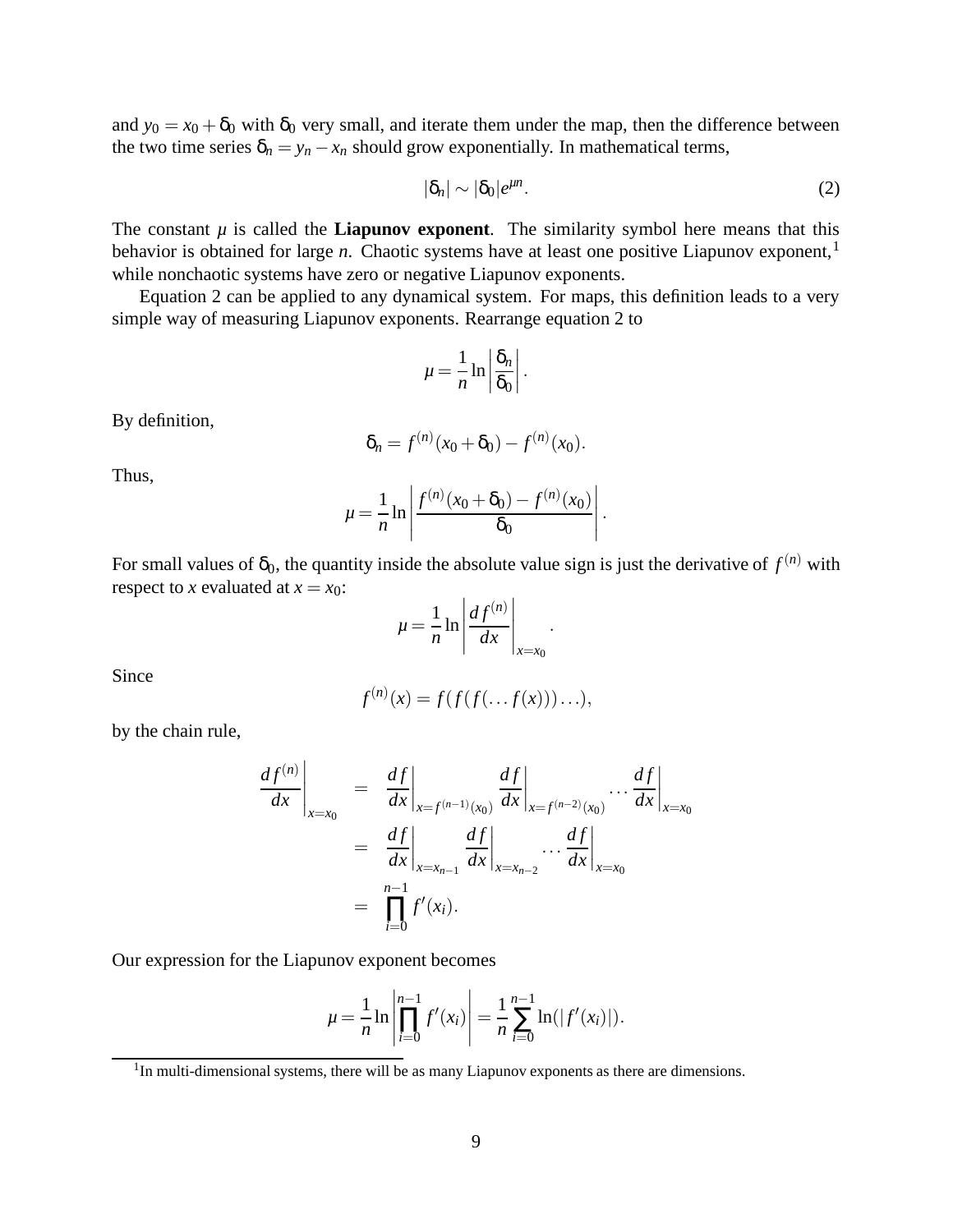The Liapunov exponent is the large *n* limit of this expression, and so we have,

$$
\mu = \lim_{n \to \infty} \frac{1}{n} \sum_{i=0}^{n-1} \ln(|f'(x_i)|).
$$

**Example** 3.1 For a stable fixed point, the orbit tends to the fixed point. Since the Liapunov exponent involves an average over a trajectory, the contribution from the fixed point itself eventually dominates the average and we have

$$
\mu = \ln |f'(x^*)|.
$$

If the fixed point is stable,  $|f'(x^*)| < 1$  so that  $\mu < 0$ .

**Example 3.2** Computing Liapunov exponents for maps is so easy that it can be done with almost any programmable device. I used my favorite tool, Maple, to work out the Liapunov exponents for the logistic map over a range of values of  $\lambda$ . We start by defining the map:

 $> f := x \rightarrow \text{lambda*}x*(1-x);$ 

 $f := x \rightarrow \lambda x (1-x)$ 

We can use Maple to calculate the derivative. The following technique makes the derivative into a function, which is particularly convenient:

```
> dfdx := unapply(diff(f(x),x),x);
```

$$
df dx := x \to \lambda (1 - x) - \lambda x
$$

I like to set up the parameters of my calculation as variables in my Maple session, for two reasons: First, I can set some of the counts to low values for testing. Secondly, if I want to change something later, all the parameters are in one place and I don't have to look for them in my loops. Among other things, this avoids errors since the same number sometimes has to be used in a few different places.

We're going to set up a calculation for a few hundred different values of  $\lambda$ . The interesting region is from  $\lambda = 3$  up. We will use 1000 iterates to calculate each Liapunov exponent. Each trajectory will start from a non-rational value. Note that the use of evalf() in setting  $x_0$ and in the loop that follows prevents Maple from trying to do exact arithmetic, which slows things down considerably.

> npts := 300;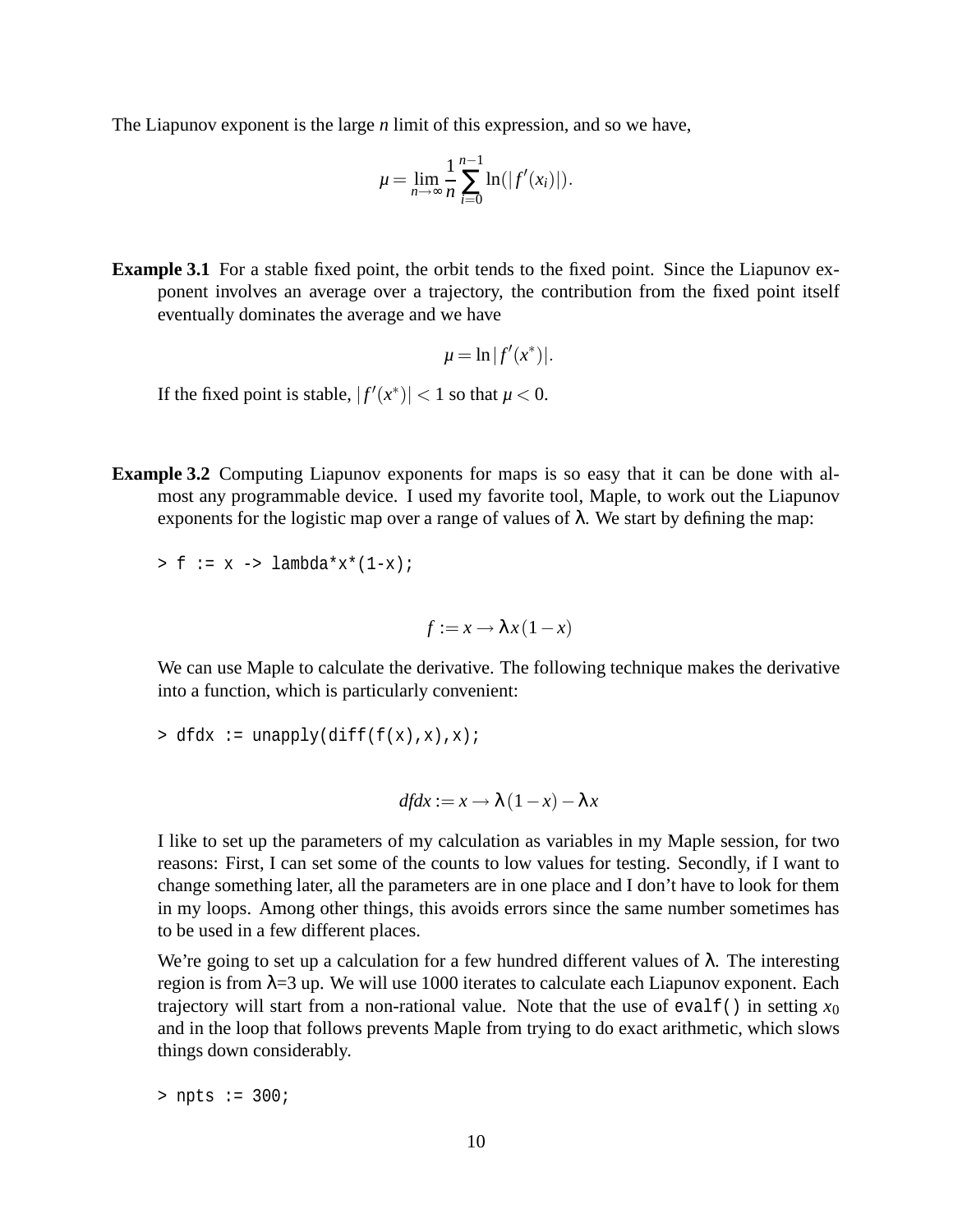> lambda\_min := 3;

 $lambda_m$ *in* := 3

> lambda\_max := 4;

```
lambda max := 4
```
> niter := 1000;

 $niter := 1000$ 

 $> x0 := evalf(Pi/4);$ 

```
x0 := 0.7853981635
```
The following loop does all the work. The outer loop increments the value of  $\lambda$ . The variable liapexp is used as an accumulator which must be reset for each new value of  $λ$ . The inner loop computes iterates of the map and the sum required for the Liapunov exponent. The rest is simple bookkeeping. Note that the final colon in the looping statements inhibits Maple from printing a lot of uninteresting intermediate output.

```
> for i from 1 to npts do
> lambda := evalf(lambda_min + (i/npts)*(lambda_max-lambda_min));
> liapexp := 0;
> x := x0;> for j from 1 to niter do
> x := f(x);> liapexp := liapexp + ln(abs(dfdx(x)));
> od;
> liapexp := liapexp/niter;
> if i=1 then ptlist := [lambda, liapexp];
> else ptlist := ptlist,[lambda,liapexp]; fi;
> od:
> plot([ptlist],labels=["lambda","x"]);
```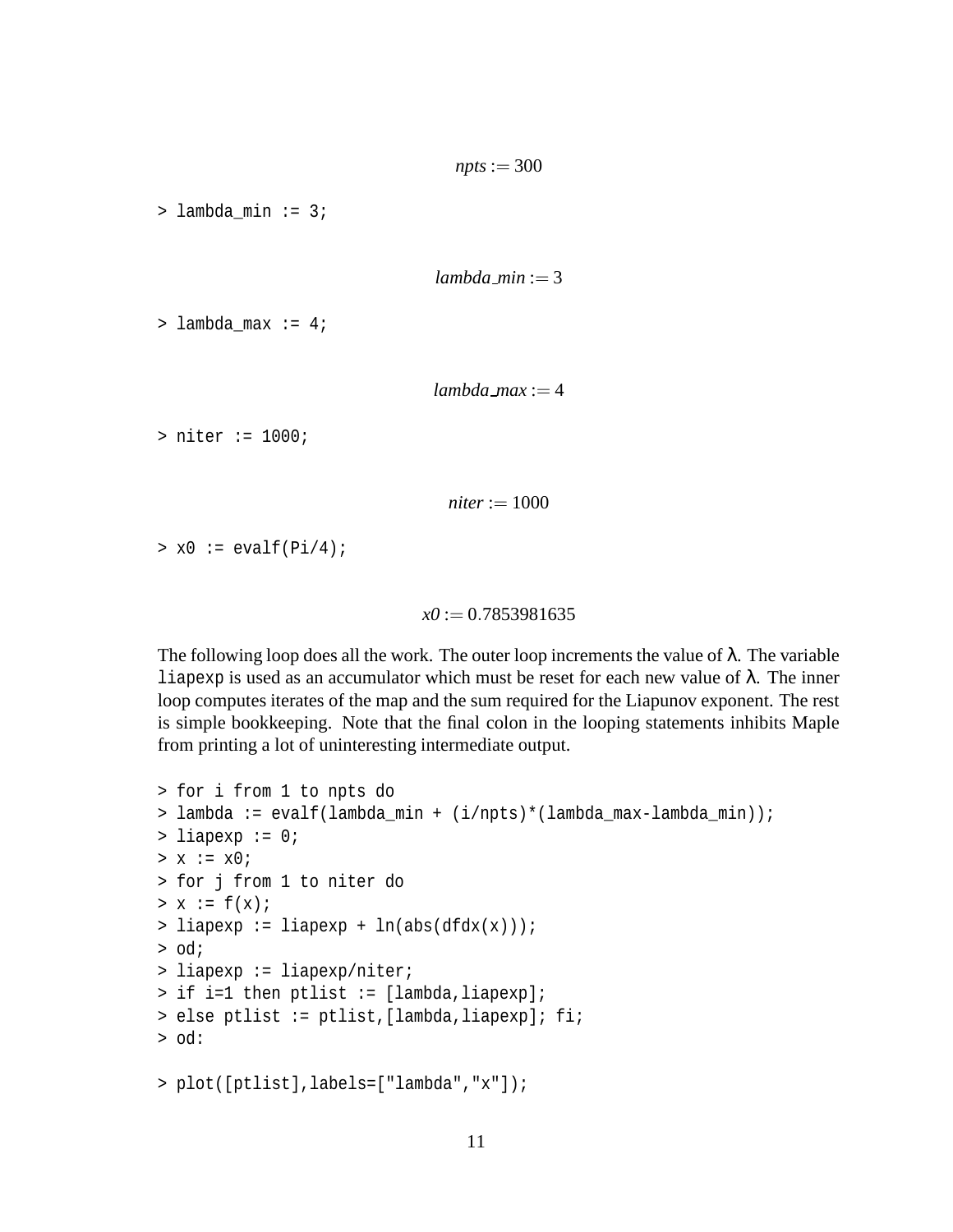

Figure 4: Liapunov exponent of the logistic map as a function of the parameter  $\lambda$  as calculated using the Maple routine described in the text.